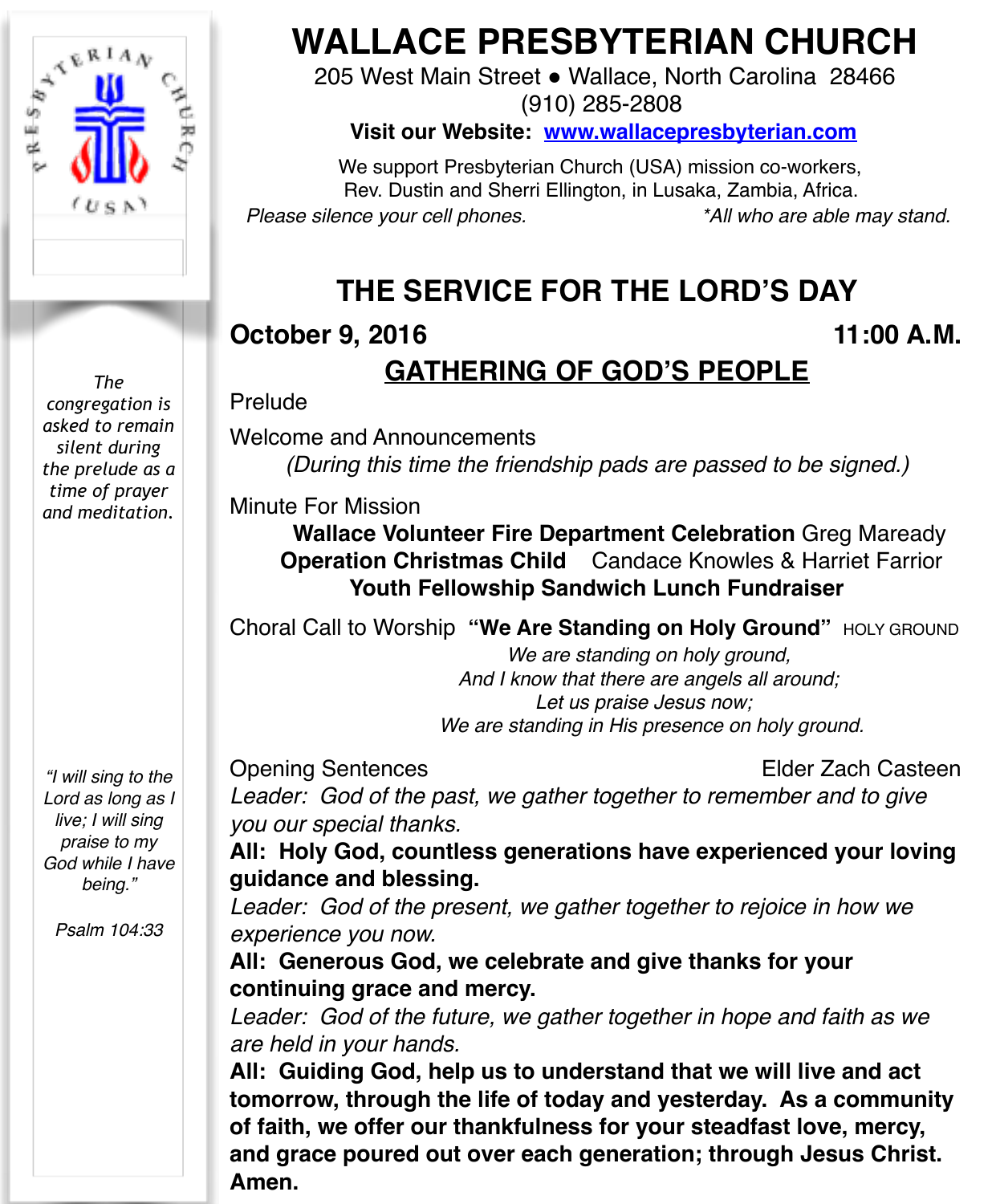*Today's Prayer of Confession is taken from Ministry Matters, an online worship planning resource.*

*"Bach gave us God's Word. Mozart gave us God's laughter. Beethoven gave us God's fire. God gave us music that we might pray without words."*

*From a German opera house (hangs on the wall of our Music Room)*

\*Unison Prayer of Confession

Gracious God, you know how easy it is for us to whine and complain bitterly about all of the things in our lives that are difficult. We focus on them as though they were the only things that ever happened to us. We forget the many blessings you have given to us and the opportunities you give us to serve you. We feel alienated  $$ you call us beloved. We feel lost — you seek us. We feel broken and battered — your love is a healing balm. Forgive us when we forget your blessings. Help us always to look to you for our healing and to return thanks to you by praising your name and serving others in your name. We offer this prayer of confession of our failures with gratitude for your blessings. Lord, hear our prayers . . .

*(A time for silent prayers of confession . . . )*

Responsive Assurance of Pardon (based on Romans 6:9-11) *Leader: We know that Christ, being raised from the dead, will never die again; death no longer has dominion over him.*

**All: The death he died, he died to sin, once for all; but the life he lives, he lives to God.**

*Leader: So you also must consider yourselves dead to sin and alive to God in Christ Jesus. Hear and believe the Good News:* **All: In Jesus Christ, our sins are forgiven!**

\*Gloria Patri Hymn #581 *Glory Be to the Father*

### **PROCLAIMING GOD'S WORD**

Children's Sermon

Anthem

Prayer for Illumination

*Give us grace, O Lord, not only to hear your Word with our ears, but also to receive it into our hearts and to show it forth in our lives; for the glory of your great name. Amen.*

New Testament Lesson **Elder Zach Casteen** 

 *Revelation 15:1-4* +Page 1003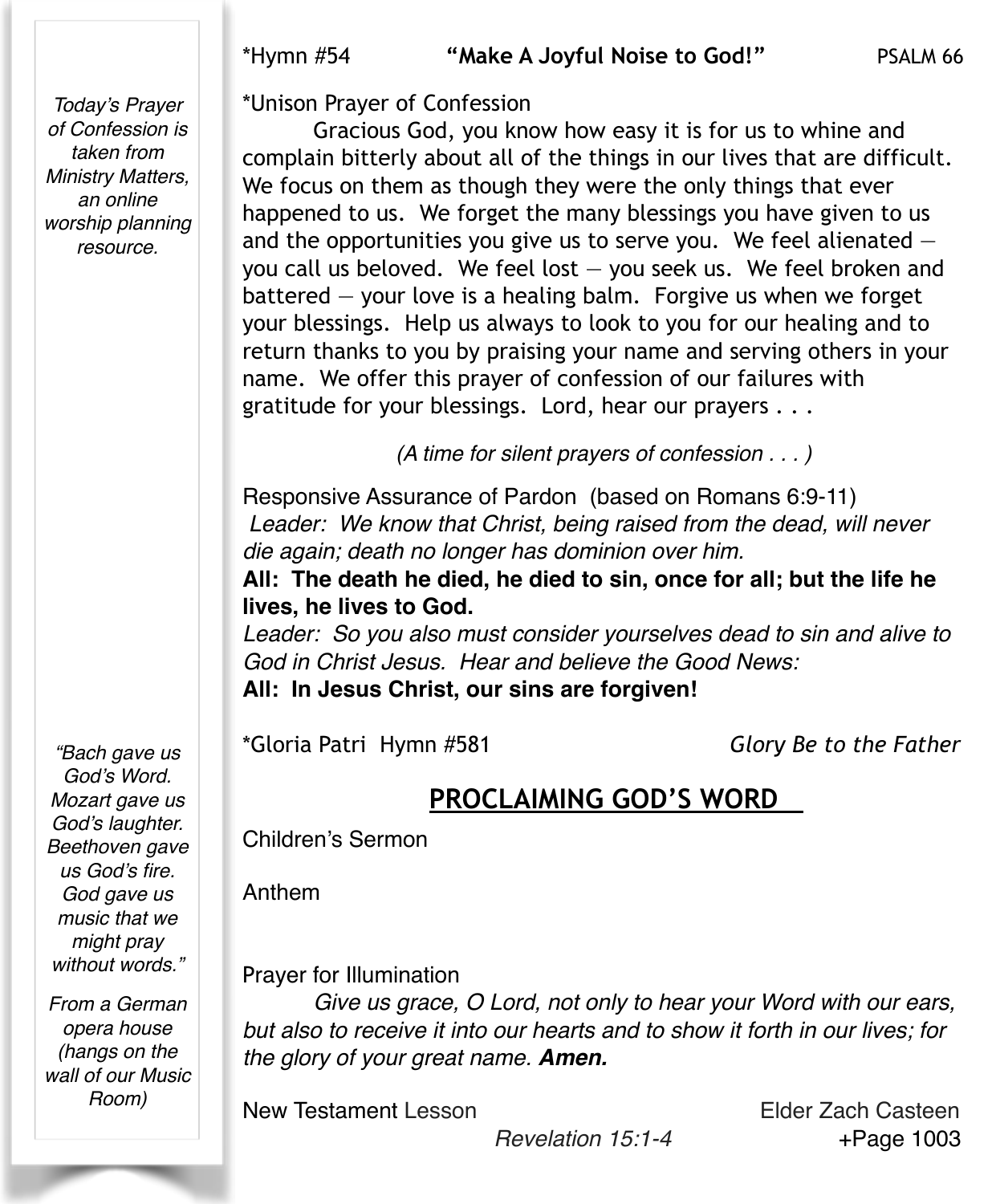\*Hymn #462 **"I Love to Tell the Story"** HANKEY

*"No created powers can mar our Lord Jesus' music, nor spill our song of joy. Let us then be glad and rejoice in the salvation of the Lord."*

*Samuel Rutherford, 17th century Scottish Presbyterian pastor and commissioner to the Westminster Assembly*

*"Beautiful music is the art of the prophets that can calm the agitations of the soul; it is one of the most magnificent and delightful presents God has given us."*

*Martin Luther "Let everything that breathes praise the Lord! Praise the Lord!" Psalm 150:6* \*Hymn #641 **"When in Our Music God Is Glorified"** ENGELBERG \*Benediction \*Choral Benediction **"Amen"** Franz Schubert, 1827  *Amen, amen, amen. Amen, amen.* \*Postlude \**All who are able may stand.* +*The page number in the pew Bible.* 

Old Testament Lesson *Psalm 66* + Pages 459, 460

Sermon **"Writing Our Own Easter Psalm"** Dr. Philip K. Gladden

A Time for Reflection

Pastoral Prayer with The Lord's Prayer

### **GIVING THANKS TO GOD**

Presentation of Tithes and Offerings

**Offertory** 

\*Doxology and Prayer of Dedication *Praise God from whom all blessings flow; Praise Him all creatures here below; Praise Him above ye heavenly host; Praise Father, Son, and Holy Ghost. Amen.*

\*The Affirmation of Faith The Apostles' Creed I believe in God the Father Almighty, Maker of heaven and earth, And in Jesus Christ his only Son our Lord; who was conceived by the Holy Ghost, born of the Virgin Mary, suffered under Pontius Pilate, was crucified, dead, and buried; he descended into hell; the third day he rose again from the dead; he ascended into heaven, and sitteth on the right hand of God the Father Almighty; from thence he shall come to judge the quick and the dead. I believe in the Holy Ghost, the holy catholic Church, the communion of saints, the forgiveness of sins, the resurrection of the body, and the life everlasting. **Amen.**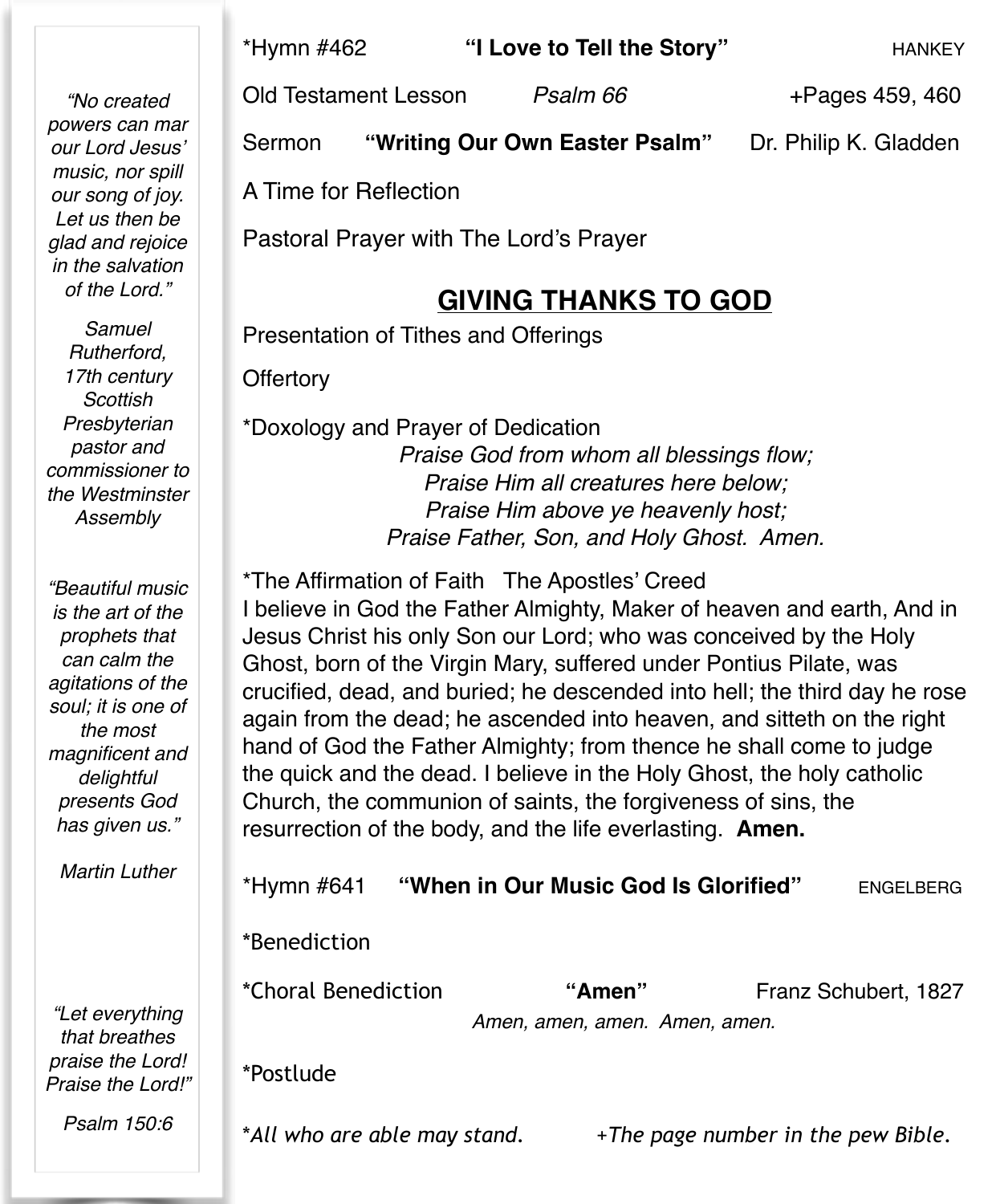

### **KIRKWOOD SUNDAY**

**October 30**

**10:00 a.m. Refreshments & Fellowship in Dining Hall 11:00 a.m. Worship in the Vesper Area by the Lake with the Sacrament of the Lord's Supper 12 noon Lunch in the Dining Hall Fried chicken, green beans, mashed potatoes, a roll, and chocolate chip cookies for dessert. 1:00 - 3:00 Fellowship, Recreation, Relaxation Zipline Swing-by-Choice Canoeing**

> **Cost: Adults \$10 Children & Youth Free**

**Make your reservations by Sunday, October 23.**



# **KIRKWOOD SUNDAY LUNCH RESERVATION** October 23, 2016 NAME\_\_\_\_\_\_\_\_\_\_\_\_\_\_\_\_\_\_\_\_\_\_\_\_\_\_\_\_\_\_\_\_\_\_\_\_\_\_\_\_\_\_\_\_

**■ # of plates: \_\_\_\_\_\_\_\_\_Total cost: \_\_\_\_\_\_\_\_\_\_\_\_\_\_\_\_\_\_** 



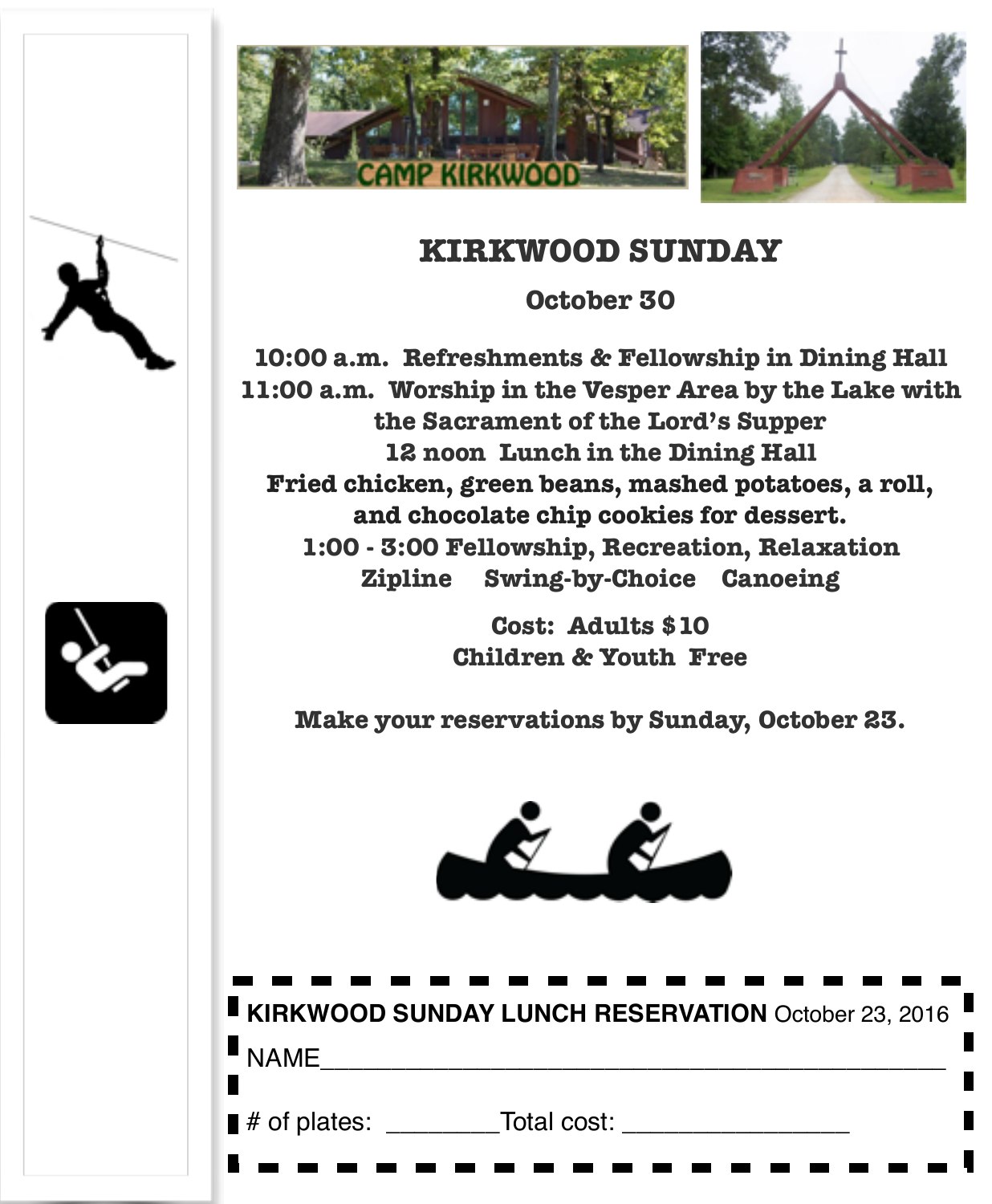#### **WEEKLY CALENDAR**

| Sunday, October 9<br>Wednesday, October 12 | $9:40$ am<br>10:00 $\text{am}$<br>$11:00 \text{ am}$<br>$5:00 - 7:00$ pm<br>$5:00 - 7:00$ pm<br>$5:00 - 7:00$ pm<br>$10:00 \text{ am}$<br>$6:00 \text{ pm}$ | <b>Opening Assembly</b><br><b>Sunday School</b><br>Worship<br>Youth Fellowship<br>Kirkwood Vespers: Cancelled<br>Second Sunday on Main Street<br>Bible Study, Church Office Building<br>Handbells |
|--------------------------------------------|-------------------------------------------------------------------------------------------------------------------------------------------------------------|---------------------------------------------------------------------------------------------------------------------------------------------------------------------------------------------------|
|                                            | $7:15 - 8:15$ pm<br>$7:30$ pm                                                                                                                               | Bible Study, Room 304<br><b>Choir Practice</b>                                                                                                                                                    |
| Saturday, October 15                       | 10:00-5:00 pm                                                                                                                                               | Wallace Volunteer Fire Department Celebration,<br><b>Clement Park</b>                                                                                                                             |

#### **NOTES AND ANNOUNCEMENTS**

- **Thank you** for your generous offering of \$578 for Syrian Refugee Children in Lebanon.
- **Tonight's Camp Kirkwood Vesper Service has been canceled.**
- " **We will be taking orders today,** October 9, for the **Youth Bag Lunch** to help to buy a couch and TV for their room upstairs in the Currie Building. Please support our Youth by buying a bag lunch on Oct 16. If you have any questions please contact Curt Simpson or Nell Sloan. Thanks for your support!
- **Please join** the minister for a Bible study on John 3:16-17 and Ephesians 2:1-10 on Wednesday, October 12 from 10:00 - 11:00 a.m. (Church Office Building) or 7:15-8:15 p.m. (Room 304).
- Our church has been awarded a \$1000 grant for our Summer 2017 Reading Project by the Duplin Foundation for Youth Advancement and the Duplin County Community Foundation.
- " **We extend** our Christian love and sympathy to Rev. Ray Mendenhall and his family on the death of his father, Charles Mendenhall, in Greensboro on September 29.



!!!!!!

*The flowers in the sanctuary today are in honor of the awesome congregation of Wallace Presbyterian Church. Thank you for all your prayers, cards, concerns. The Prayer Shawl was a comforting blessing. Thank you all and God Bless.*

In Christ, *Amy & Eric Edgerton*



**Please Support Youth Group Bag Lunch Sunday, October 16**